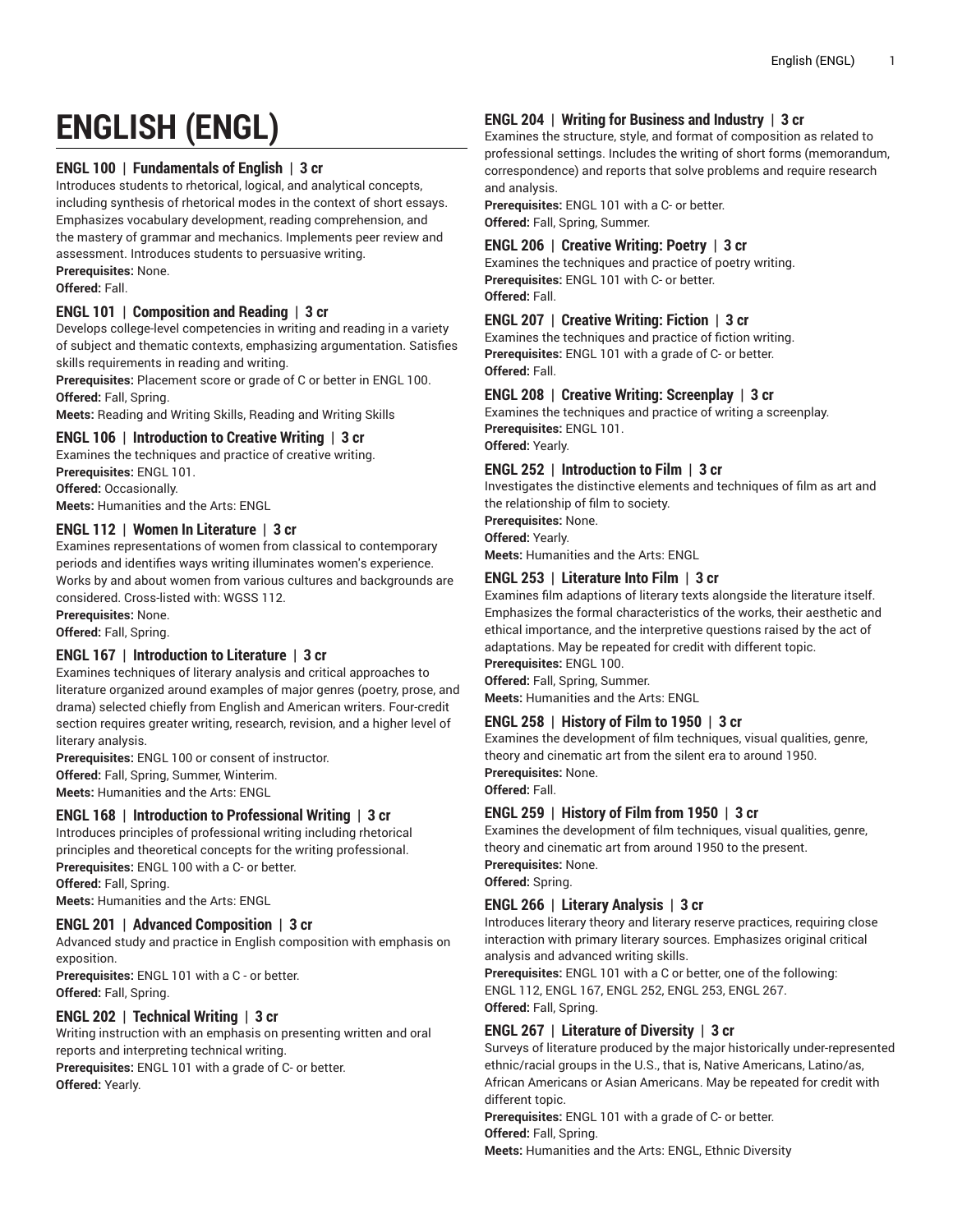#### **ENGL 268 | Introduction to Holocaust Studies | 3 cr**

Examines historical, philosophical and other issues surrounding the Holocaust, using texts by those who experienced the Holocaust. Crosslisted with: HIST268/INTS 268.

**Prerequisites:** ENGL 101 with a grade of C- or better or consent of instructor.

**Offered:** Occasionally.

#### **ENGL 287 | Grammar For Teachers and Writers | 3 cr**

Covers English grammar, emphasizing concepts and terms used in teaching and writing.

**Prerequisites:** ENGL 167 or declared psychology major. **Offered:** Yearly.

#### **ENGL 290 | Special Topics In English | 3 cr**

Examines special topics in English. May be repeated for credit with different topic.

**Prerequisites:** ENGL 101 with a C- or better or consent of instructor. **Offered:** Occasionally.

#### **ENGL 306 | Advanced Poetry Writing | 3 cr**

Advanced workshop in the techniques and practice of poetry writing. **Prerequisites:** ENGL 101 with a grade of C- or better. **Offered:** Yearly.

#### **ENGL 307 | Advanced Fiction Writing | 3 cr**

Advanced workshop in techniques and practice of fiction writing. **Prerequisites:** ENGL 101 with a grade of C- or better. **Offered:** Yearly.

#### **ENGL 310 | Advanced Expository Writing | 3 cr**

Provides advanced study and practice in English composition emphasizing complex projects in expository writing. **Prerequisites:** ENGL 201, ENGL 202 or ENGL 204; or consent of instructor. **Offered:** Fall, Spring.

# **ENGL 315 | Topics in Literature and Culture: | 3 cr**

Focuses on special topics such as "The Graphic Novel," "Literature and Trauma," or "Animals in Literature and Folktale". May repeat with different topic.

**Prerequisites:** ENGL 167 or consent of instructor. **Offered:** Fall, Spring.

## **ENGL 316 | British Literature to 1500 | 3 cr**

Surveys nonfiction prose, poetry, drama, and fiction, circulating in England from the sixth to the fifteenth centuries. Includes a diversity of authorial voices, both men and women, as the limitations of the period allow. **Prerequisites:** ENGL 167, ENGL 266; or consent of instructor. **Offered:** Fall (odd years).

#### **ENGL 317 | British Literature, 1500-1700 | 3 cr**

Examines a diversity of authorial voices, both men and women, in poetry, prose, and drama written between 1500-1700 in early modern Britain. **Prerequisites:** ENGL 167, ENGL 266; or consent of instructor. **Offered:** Spring (even years).

## **ENGL 318 | British Literature, 1700-1900 | 3 cr**

Examines diversity of authorial voices, both men and women in literary trends from the 18th and 19th centuries. Includes fiction, drama, poetry, and nonfiction prose.

**Prerequisites:** ENGL 167, ENGL 266; or consent of instructor. **Offered:** Fall (even years).

#### **ENGL 319 | Modern and Contemporary British Literature | 3 cr**

Examines fiction, poetry, nonfiction prose, and drama, written by a diversity of authorial voices, both men and women, and developments in the 20th and 21st Centuries.

**Prerequisites:** ENGL 167, ENGL 266; or consent of instructor. **Offered:** Spring (odd years).

#### **ENGL 320 | Shakespeare | 3 cr**

Investigates the formal conventions of Shakespeare's work, stagecraft, the location of these works within their historical contexts, and the critical and reception histories of each play. Cross-listed with: THEA 320. **Prerequisites:** ENGL 167, ENGL 266; or consent of instructor; or THEA 150.

**Offered:** Fall, Spring.

#### **ENGL 326 | Pre-Columbian Literature | 3 cr**

Addresses narratives arising from the pre-Columbian cultures of the Americas. Focuses on first-nation peoples. Includes a diversity of authorial voices, both men and women, and a diversity of genres, such as fiction, drama, poetry, and non-fiction prose as the limitations of the period allow.

**Prerequisites:** ENGL 167, ENGL 266; or consent of instructor. **Offered:** Fall (odd years).

#### **ENGL 327 | Puritan and Colonial American Literature | 3 cr**

Studies Puritan and Colonial literatures in North America that includes a diversity of authorial voices, both men and women, and a diversity of genres, such as fiction, drama, poetry, and nonfiction prose. **Prerequisites:** ENGL 167, ENGL 266; or consent of instructor. **Offered:** Spring (even years).

## **ENGL 328 | 19th Century American Literature | 3 cr**

Studies literatures of the nineteenth-century in the United States including a diversity of authorial voices, both men and women, and a diversity of genres, such as fiction, drama, poetry, and nonfiction prose. **Prerequisites:** ENGL 167, ENGL 266; or consent of instructor. **Offered:** Fall (even years).

#### **ENGL 329 | 20th and 21st Century American Literature | 3 cr**

Examines fiction, poetry, nonfiction-prose, and drama, written by a diversity of American authorial voices, including both men and women, and developments in the 20th and 21st Centuries. **Prerequisites:** ENGL 167, ENGL 266; or consent of instructor.

**Offered:** Spring (odd years).

#### **ENGL 330 | Alternative Narratives | 3 cr**

Examines literary, cinematic, and pop-cultural texts such as outsider poetry, hypertest narratives, and visual storytelling that fall outside of conventional literary genres. May be repeated for credit with a different topic.

**Prerequisites:** ENGL 101. **Offered:** Yearly.

# **ENGL 344 | Children's Literature | 3 cr**

Investigates historical and contemporary middle-grade children's literature, both as a cultural phenomenon and an educational resource. **Prerequisites:** ENGL 167, ENGL 266. **Offered:** Occasionally.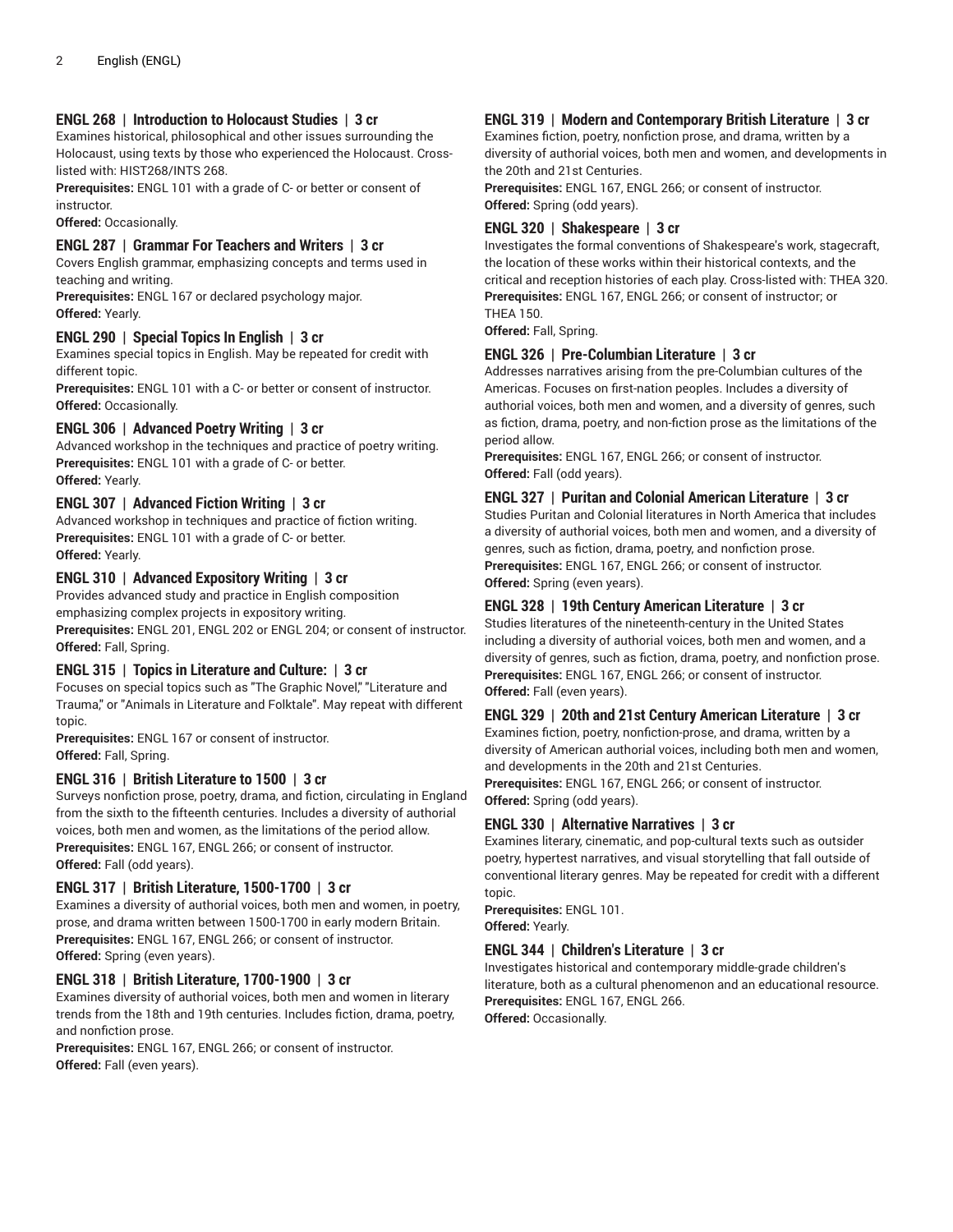# **ENGL 346 | Pre-1800 World Literature | 3 cr**

Explores selected pre-1800 global literary and cultural texts, which may include ancient, medieval and Renaissance texts. Also, emphasizes non-Western works, including those with indigenous foundations. Examines the broad historical context and draws from other fields to deepen our understanding of the human experience, particularly along cross-cultural lines.

**Prerequisites:** ENGL 167, ENGL 266; or consent of instructor. **Offered:** Fall.

## **ENGL 347 | Post-1800 World Literature | 3 cr**

Explores selected global literary and cultural texts produced after 1800. Also, emphasizes non-Western works, including those with indigenous foundations. Examines the broad historical context and draws from other fields to deepen our understanding of the human experience, particularly along cross-cultural lines. Cross-listed with: MODL 347.

**Prerequisites:** ENGL 167, ENGL 266; or consent of instructor. **Offered:** Spring.

## **ENGL 354 | Young Adult Literature | 3 cr**

Explores representative young adult literature, including genres like fantasy, science fiction, historical fiction and realistic fiction. Selections may include graphic novels or poetry.

**Prerequisites:** ENGL 167, 266; or consent of instructor. **Offered:** Yearly.

#### **ENGL 358 | Film Genres | 3 cr**

Explores film genres such as film noir, the western, the war movie, science fiction, comedy, the detective film, etc. May be repeated for credit with a different topic.

**Prerequisites:** None. **Offered:** Occasionally.

# **ENGL 359 | Digital Video | 3 cr**

Introduces the concepts, principles, tools, and techniques for telling visual stories and producing, assembling, and mixing digital video and audio.

**Prerequisites:** None. **Offered:** Yearly.

## **ENGL 364 | Epic and Mythology | 3 cr**

Studies the major epics, with a primary focus on Greek and Roman mythology and tradition, but may include other major epics from the Western tradition.

**Prerequisites:** ENGL 266 or consent of instructor. **Offered:** Yearly.

#### **ENGL 366 | Theory of Literature and Criticism | 3 cr**

Investigates the nature of literature, the basis of literary criticism, and different critical schools at an advanced level. May repeat with different topic.

**Prerequisites:** ENGL 266. **Offered:** Occasionally.

## **ENGL 368 | The Bible as Literature | 3 cr**

Explores the literary and cultural background, qualities, and influence of the Jewish and Christian scriptures.

**Prerequisites:** ENGL 167, ENGL 266; or consent of instructor. **Offered:** Occasionally.

## **ENGL 380 | The English Language | 3 cr**

Examines historical shifts in the English language, including phonology, morphology, syntax, lexicon, and semantics. **Prerequisites:** ENGL 266. **Offered:** Yearly.

# **ENGL 385 | Professional Editing | 3 cr**

Explores principles and practical applications of copy-marking, copyediting, and comprehensive editing.

**Prerequisites:** ENGL 101 with a grade of C- or better. **Offered:** Spring.

## **ENGL 387 | Linguistics | 3 cr**

Explores major areas in the study of language, including phonology, syntax, semantics, historical, comparative linguistics and sociolinguistics.

**Prerequisites:** ENGL 266. **Offered:** Occasionally.

# **ENGL 390 | Special Topics in English | 1-4 cr**

Examines selected topics in English. May be repeated for credit with different topic.

**Prerequisites:** ENGL 167, ENGL 266; or consent of instructor. **Offered:** Occasionally.

# **ENGL 402 | Advanced Technical Writing | 3 cr**

Emphasizes writing and editing skills needed to prepare a project such as a procedures manual, report of experimental findings or proposals. **Prerequisites:** ENGL 202 or ENGL 204; or consent of instructor. **Offered:** Yearly.

## **ENGL 403 | Advanced Business Writing | 3 cr**

Continues the study of business writing and communication. **Prerequisites:** ENGL 202 or ENGL 204; or consent of instructor. **Offered:** Occasionally.

# **ENGL 404 | Non-Fiction Writing | 3 cr**

Explores writing feature-length articles, historical accounts, reviews, opinion pieces, advanced essays. Employs various professional writing styles.

**Prerequisites:** ENGL 201, ENGL 204, or consent of instructor. **Offered:** Yearly.

#### **ENGL 408 | Creative Writing Capstone Project | 3 cr**

A creative writing capstone course culminating in a significant body of poetry or fiction along with a self-reflexive essay wherein students place themselves within a broader literary tradition.

**Prerequisites:** Two of the following: ENGL 306, ENGL 307, or ENGL 310. **Offered:** Yearly.

## **ENGL 416 | Major British Authors | 3 cr**

Studies one or more major British authors. **Prerequisites:** ENGL 167, ENGL 266; or consent of instructor. **Offered:** Occasionally.

## **ENGL 417 | Studies In British Literature | 3 cr**

Examines specific topics, issues, or time periods in British Literature. **Prerequisites:** ENGL 167, ENGL 266; or consent of instructor. **Offered:** Occasionally.

#### **ENGL 420 | Advanced Shakespeare | 3 cr**

Examines Shakespearean genres (tragedy, history, comedy, romance), dramaturgy, or themes as well as related subjects such as Shakespeare on film.

**Prerequisites:** ENGL 266.

**Offered:** Occasionally.

## **ENGL 426 | Major American Authors | 3 cr**

Explores one or more major American authors at the advanced level. **Prerequisites:** ENGL 167, ENGL 266; or consent of instructor. **Offered:** Occasionally.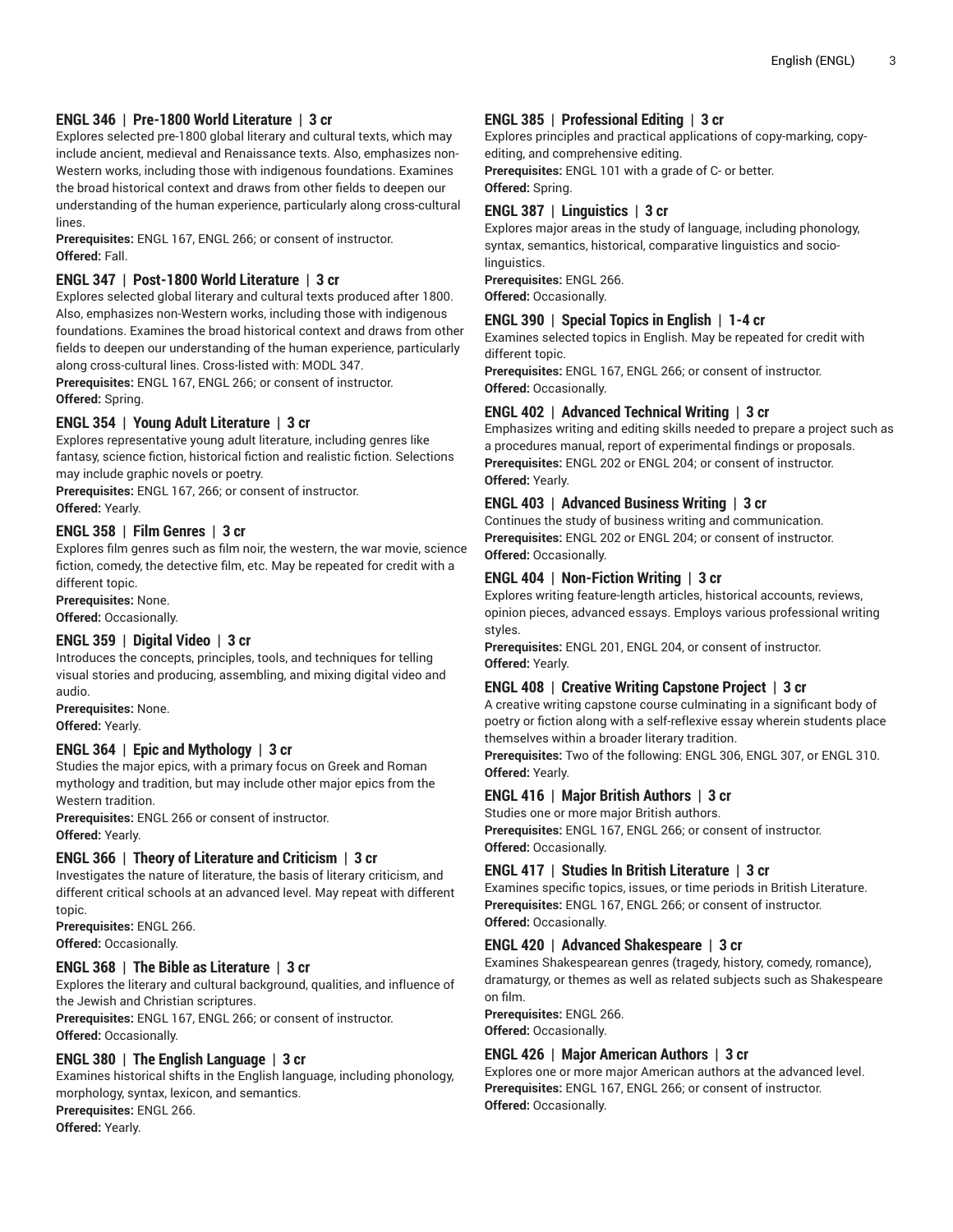## **ENGL 427 | Studies in American Literature | 3 cr**

Examines specific topics, issues, or time periods in American literature. **Prerequisites:** ENGL 167, ENGL 266; or consent of instructor. **Offered:** Occasionally.

#### **ENGL 436 | Major Modern and Contemporary Authors | 3 cr**

Delves into of one or more major contemporary authors at an advanced level. May repeat with different topic.

**Prerequisites:** ENGL 167, ENGL 266; or consent of instructor. **Offered:** Occasionally.

## **ENGL 437 | Studies In Modern and Contemporary Literature | 3 cr**

Examines such topics as the hero in modern literature, Innovations in 20th century drama, or experiments in literary form, etc. **Prerequisites:** ENGL 167, ENGL 266; or consent of instructor.

**Offered:** Occasionally.

#### **ENGL 447 | Studies In Classical and World Literature | 3 cr**

Examines a specific culture, author, or theme in classical or other world literatures.

**Prerequisites:** ENGL 266. **Offered:** Occasionally.

## **ENGL 451 | Studies in Literature or Culture | 3 cr**

Focuses on special topics, such as "The Graphic Novel," "Literature and Trauma," or "Animals in Literature and Folktale". May be repeated for credit with different topic.

**Prerequisites:** ENGL 167, ENGL 266; or consent of instructor. **Offered:** Fall, Spring.

## **ENGL 458 | Studies in Film | 3 cr**

Examines the movements, techniques, theories, national cinemas, genres, directors, or periods.

**Prerequisites:** None. **Offered:** Occasionally.

## **ENGL 460 | Literature and Other Disciplines | 3 cr**

Examines the relation of literature to individual disciplines such as science, sociology, psychology, music, or philosophy. **Prerequisites:** ENGL 167, ENGL 266; or consent of instructor. **Offered:** Occasionally.

## **ENGL 464 | Studies in Cultural Trends | 3 cr**

Examines the intersection of literature and cultural trends. Includes graphic novels, steampunk, and the gothic. May repeat with different topic. (Approved for 1-6 credits.)

**Prerequisites:** ENGL 167, ENGL 266; or consent of instructor. **Offered:** Occasionally.

#### **ENGL 468 | Holocaust Studies | 3 cr**

Delves into various aspects of the Holocaust, such as literature of the Holocaust, film and the Holocaust, literature of the Second Generation, etc.

**Cross-listed with:** HIST 468.

**Prerequisites:** Junior standing or consent of instructor. **Offered:** Occasionally.

## **ENGL 469 | Women as Writers and Characters | 3 cr**

Examines writing by women and depictions of women in literature. Crosslisted with: WGSS 469.

**Prerequisites:** ENGL 167, ENGL 266; or consent of instructor. **Offered:** Occasionally.

#### **ENGL 477 | Portfolio Workshop: English, Film and Cultural Studies | 1 cr**

Provides required capstone portfolio experience, including reflective writing and metacognition, workshopping, revision, and mastery of department outcomes.

**Prerequisites:** ENGL 266, senior standing. **Offered:** Fall, Spring.

# **ENGL 478 | Portfolio Workshop: English Language Arts | 1 cr**

Required capstone portfolio. Includes reflective writing and metacognition, workshopping, revision, and mastery of department outcomes.

**Prerequisites:** ENGL 266, senior standing. **Offered:** Fall, Spring.

# **ENGL 479 | Portfolio Workshop: Professional Writing | 1 cr**

Required capstone portfolio. Includes reflective writing and metacognition, workshopping, revision, and mastery of the professional writing certificate outcomes.

**Prerequisites:** ENGL 101 with C- or better.

**Offered:** Fall, Spring.

## **ENGL 487 | Studies in Language | 3 cr**

An examination of such topics as language in American culture, regional dialects, semantics, etc. May repeat with different topic. **Prerequisites:** ENGL 101 with a grade of C- or better or consent of instructor.

**Offered:** Occasionally.

# **ENGL 488 | Teaching English Language Arts | 3 cr**

Explores balanced literacy methods and materials for integrating reading, writing, speaking, listening, viewing, and critical thinking activities into a language arts program for adolescents. **Prerequisites:** ENGL 167, ENGL 266.

**Offered:** Yearly.

## **ENGL 489 | Teaching and Assessing Composition | 3 cr**

Explores methods and materials for the teaching and assessment of writing.

**Prerequisites:** ENGL 266, senior standing required. **Offered:** Yearly.

## **ENGL 490 | Special Topics in English | 1-4 cr**

Examines cultural trends or topics in English literature at the advanced level. May be repeated for credit with different topic. **Prerequisites:** ENGL 167, ENGL 266; or consent of instructor.

**Offered:** Occasionally.

## **ENGL 493 | Internship in Teaching Literature | 1-6 cr**

Offers an internship experience with an instructor teaching in a literature course. Students will create a portfolio.

**Prerequisites:** ENGL 266, consent of instructor and department chair. **Offered:** Occasionally.

## **ENGL 494 | Internship in Writing and Editing | 1-6 cr**

Practical application of professional-level writing skills in such areas as journalism, copy editing, technical, scientific, industrial, business, and legal writing, under joint supervision of a faculty member and organization representative. A maximum number of internship credits will be set by the faculty member, in keeping with university policy. **Prerequisites:** Consent of instructor and department chair. **Offered:** Fall, Spring.